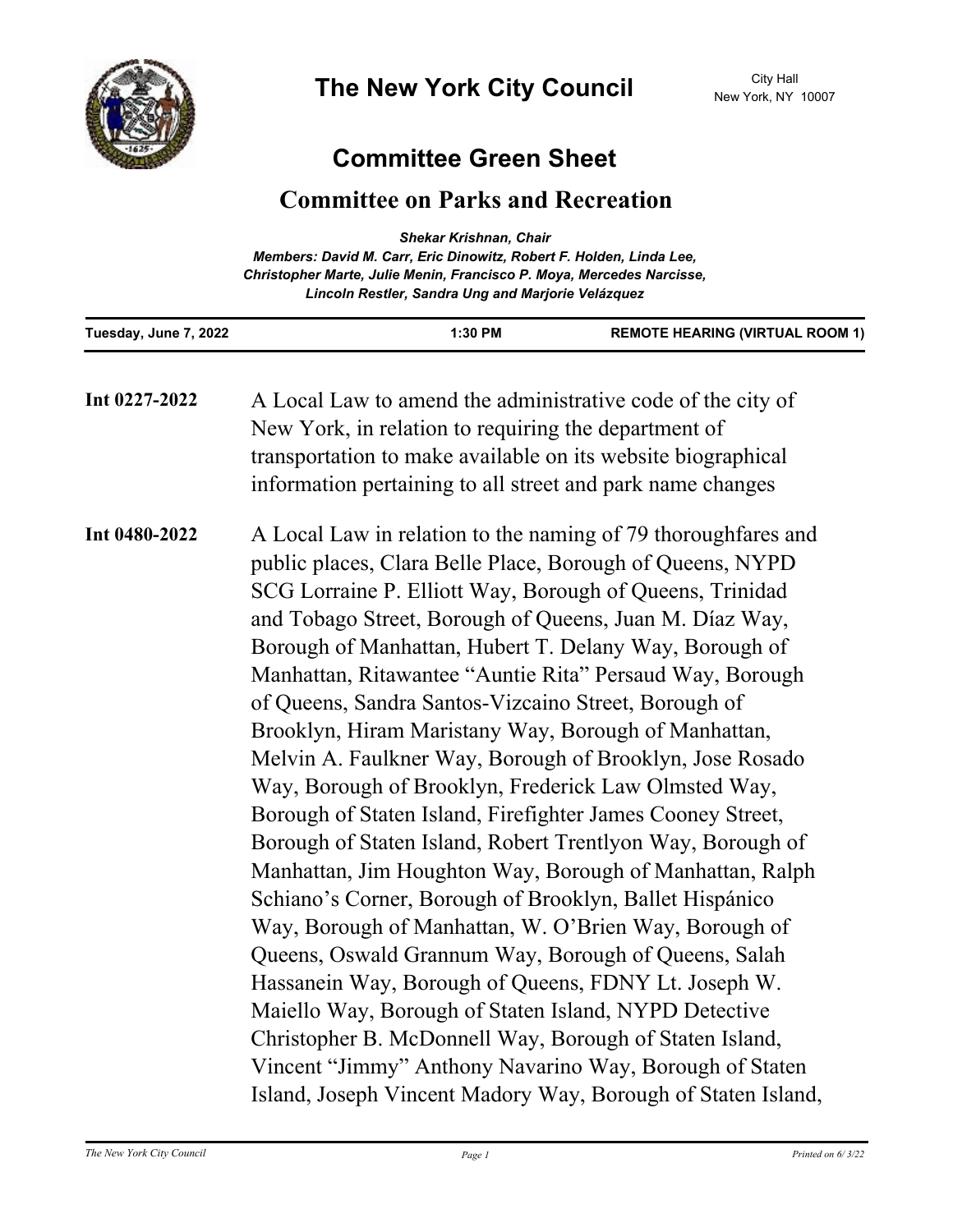Ramona Elizabeth Rodriguez Way, Borough of Manhattan, Jason "TATA" Rivera Way, Borough of Manhattan, Victor Aurelio "Classico" Tapia Way, Borough of Manhattan, James F. Nolan Way, Borough of Manhattan, Bill Stone Way, Borough of the Bronx, Marie Reed Way, Borough of the Bronx, Detective Raymond Abear Way, Borough of Queens, Rabbi Fabian Schonfeld Way, Borough of Queens, Detective Barbara Taylor-Burnette Way, Borough of Brooklyn, Aidan Seeger Way, Borough of Brooklyn, Little Bangladesh, Borough of Brooklyn, Kenny "Scats" Scanlon Way, Borough of Staten Island, The Force MD's Way, Borough of Staten Island, Monsignor Peter Finn Way, Borough of Staten Island, Monsignor Ferdinando Berardi Way, Borough of Staten Island, Louis Iorio Way, Borough of Queens, Captain Thomas G. Abbey Place, Borough of Queens, Mary Anne Verbil Walter Way, Borough of Queens, Msgr. Peter Zendzian Way, Borough of Queens, Eudes Pierre Way, Borough of Brooklyn, Lou's Deli Way, Borough of Brooklyn, Frank Giordano Way, Borough of Brooklyn, Francesco LoPresti Street, Borough of Brooklyn, Dr. Sergio I. Rubio Way, Borough of Queens, Little Thailand Way, Borough of Queens, Harold Lui Way, Borough of Manhattan, Edie Windsor and Thea Spyer Way, Borough of Manhattan, Beastie Boys Square, Borough of Manhattan, Kade Ashton Tyler Lewin Way, Borough of Brooklyn, Jimmy Neary Way, Borough of Manhattan, Pujari Basdeo Mangal Way, Borough of Brooklyn, Delrawn Small Way, Borough of Brooklyn, Police Officer Raymond Harris Way, Borough of Brooklyn, SGT Firefighter Shawn E. Powell Way, Borough of Brooklyn, Bishop Marvin D. Williams, Sr. Way, Borough of Brooklyn, Police Officer Timothy Motto Way, Borough of Queens, James "Big Jim" Corcoran Way, Borough of Queens, Jane Walentas Way, Borough of Brooklyn, Rita Saunders Way, Borough of Brooklyn, Dr. May Edward Chinn Place, Borough